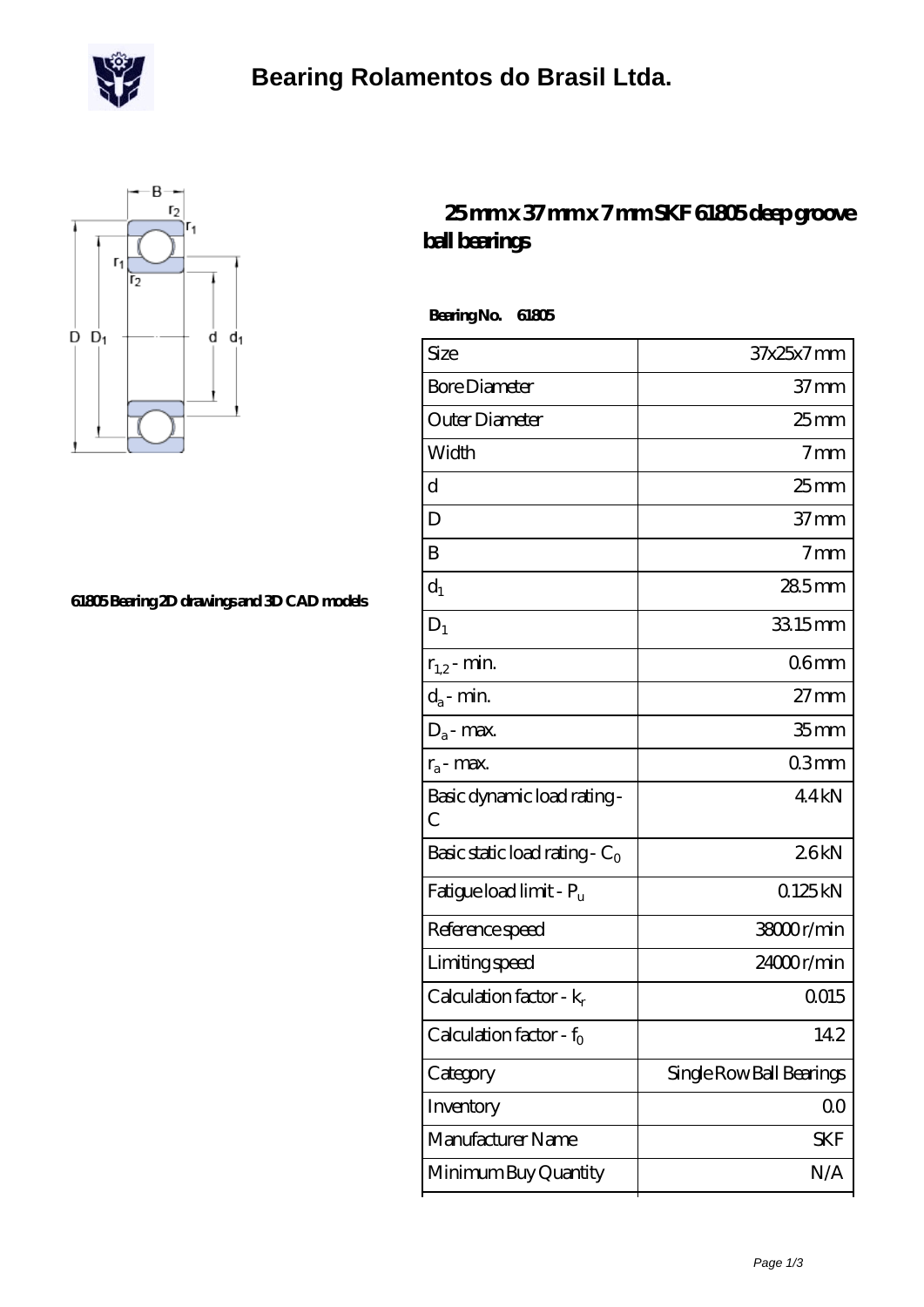

## **[Bearing Rolamentos do Brasil Ltda.](https://m.scottrobertalexander.com)**

| Weight/Kilogram                           | 002                                                                                                                                                                         |
|-------------------------------------------|-----------------------------------------------------------------------------------------------------------------------------------------------------------------------------|
| Product Group                             | <b>BOO308</b>                                                                                                                                                               |
| Enclosure                                 | Open                                                                                                                                                                        |
| Precision Class                           | ABEC 1   ISO PO                                                                                                                                                             |
| Maximum Capacity / Filling<br><b>Slot</b> | No                                                                                                                                                                          |
| Rolling Element                           | <b>Ball Bearing</b>                                                                                                                                                         |
| Snap Ring                                 | No                                                                                                                                                                          |
| <b>Internal Special Features</b>          | No                                                                                                                                                                          |
| Cage Material                             | Steel                                                                                                                                                                       |
| <b>Internal Clearance</b>                 | CO-Medium                                                                                                                                                                   |
| Inch - Metric                             | Metric                                                                                                                                                                      |
| Long Description                          | 25MM Bore; 37MM<br>Outside Diameter; 7MM<br>Outer Race Diameter;<br>Open; Ball Bearing; ABEC 1<br>ISO PO, No Filling Slot; No<br>Snap Ring, No Internal<br>Special Features |
| Category                                  | Single Row Ball Bearing                                                                                                                                                     |
| <b>UNSPSC</b>                             | 31171504                                                                                                                                                                    |
| Harmonized Tariff Code                    | 8482105068                                                                                                                                                                  |
| Noun                                      | Bearing                                                                                                                                                                     |
| Keyword String                            | Ball                                                                                                                                                                        |
| Manufacturer URL                          | http://www.skf.com                                                                                                                                                          |
| Manufacturer Item Number                  | 61805                                                                                                                                                                       |
| Weight/LBS                                | 005                                                                                                                                                                         |
| Outside Diameter                          | 1.457 Inch   37 Millimeter                                                                                                                                                  |
| Outer Race Width                          | 0.276Inch   7 Millimeter                                                                                                                                                    |
| Bore                                      | 0984 Inch   25 Millimeter                                                                                                                                                   |
| bore diameter:                            | $25$ mm                                                                                                                                                                     |
| static load capacity.                     | 26kN                                                                                                                                                                        |
| outside diameter:                         | 37 <sub>mm</sub>                                                                                                                                                            |
| precision rating                          | Not Rated                                                                                                                                                                   |
|                                           |                                                                                                                                                                             |